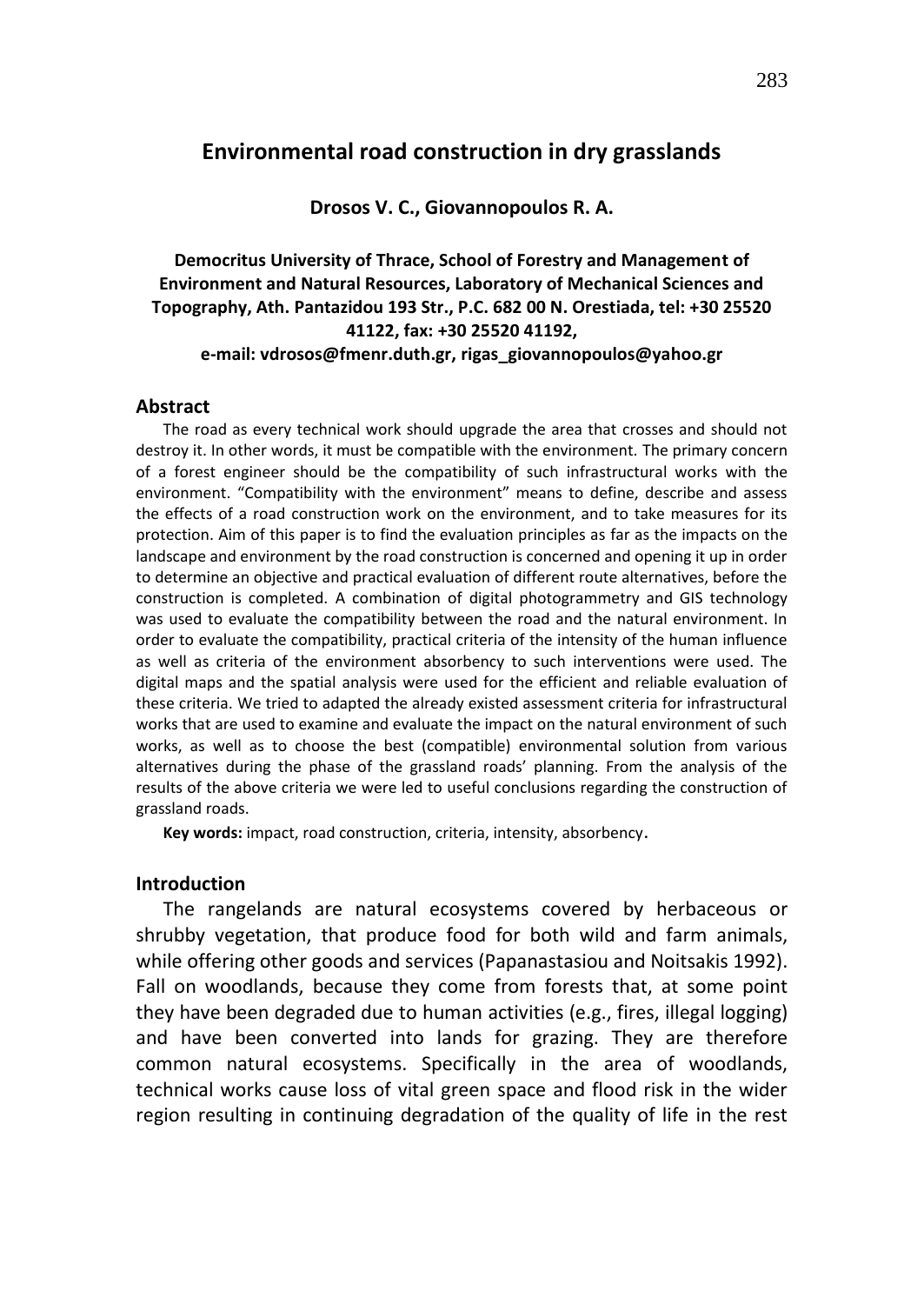region. Therefore it is clear that for each forest technical-development work it is necessary to control the compatibility with the environment.

Human impact strongly controls vegetation development patterns, in particular, in mountainous regions, due to tourists (Myers, Bazely 2003, Turton 2005). Roads, including mountain trails, are convenient ways for the movement of non-native species *via* human activities (Trombulak, Frissell 2000, Thiele, Otte 2008). As a result of human impact, roadside grassland vegetation decreases in cover, and native herbaceous plants are excluded by exotic ones (Goudie 2005).

The road as every technical work should upgrade the area that crosses and should not destroy it. In other words, it must be compatible with the environment. "Compatibility with the environment" means to define, describe and assess the effects of a road construction work on the environment, and to take measures for its protection. The primary concern of a forest engineer should be the compatibility of such infrastructural works with the environment.

Aim of this paper is to find the evaluation principles as far as the impacts on the landscape and environment by the road construction is concerned and opening it up in order to determine an objective and practical evaluation of different route alternatives, before the construction is completed.

## **Materials and methods**

The road in construction is about 5,120 km length in the south of Province of Metsovo that is laid in the mountainous mass of Northern Pindos in Greece and includes mountainous settlements and villages. The total acreage of Province Metsovo amounts to 54,479.30 Ha in which 25% i.e. 13,515.20 Ha are grasslands.

We tried to adapted the already existing assessment criteria for forest road that are used to examine and evaluate the impact on the natural environment, as well as to choose the best (compatible) environmental solution from various alternatives during the phase of planning the grassland roads. The absorbency criteria and their importance (weights) are based on the opinions of experts (specialized scientists) and relevant literature and divided into (Drosos et al. 2006):

The rangeland criteria with weight coefficients three (3) are the following:

1. Kind of rangeland. Grasslands: 100%, silvopastoral systems: 75%, rangelands dominated by shrubs: 50%, rangelands dominated by subshrubs: 15%. 2. Rangeland ecological zones. Low zone: 0-600m: 100%,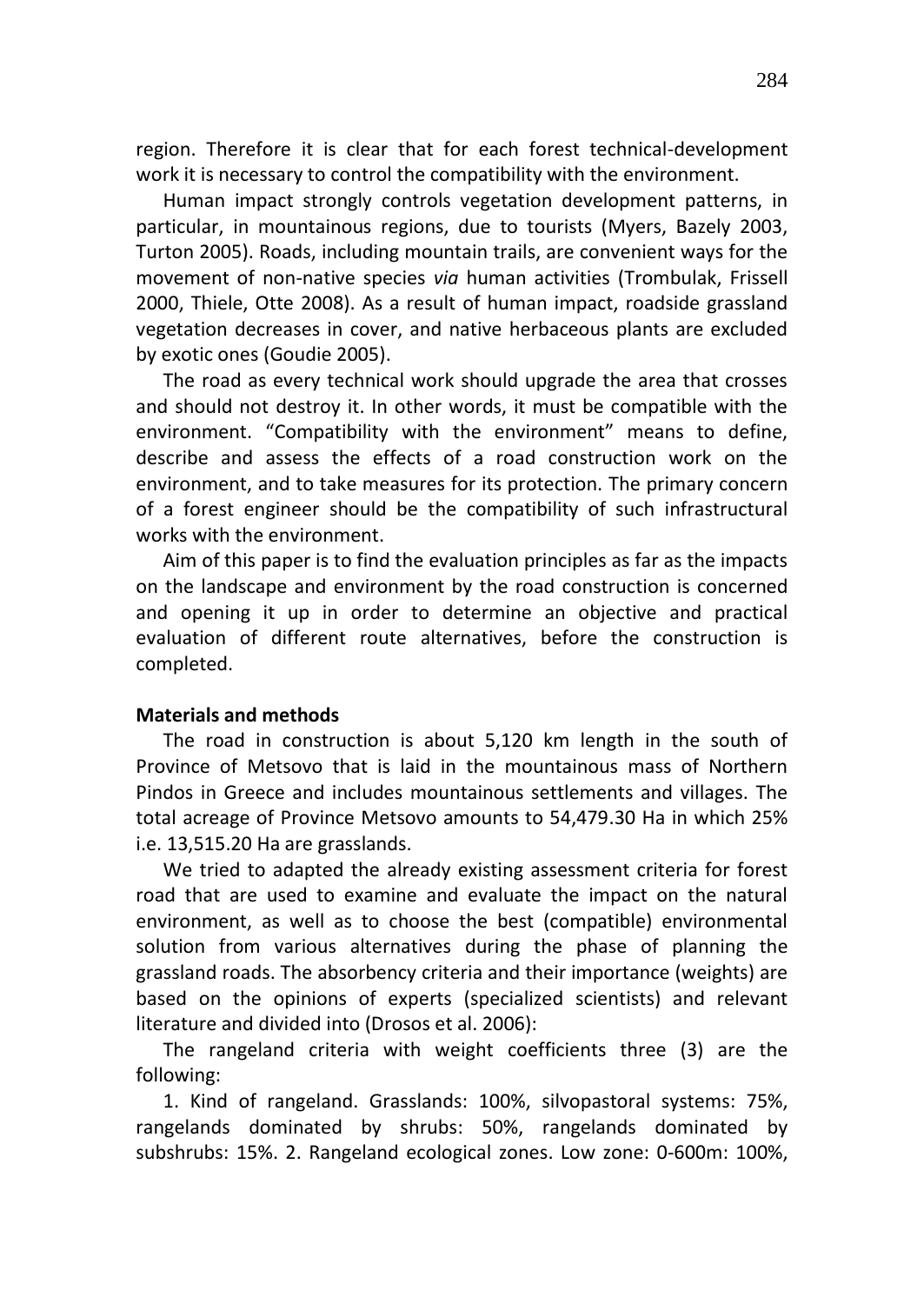Semi-mountainous zone: 600-800m: 100%, Mountainous or High zone: 800- 1200m: 75%, Pseudo alpine zone: >1200m: 50-25%. 3. The site quality. I: 100%, II: 50%, III: 25%. The grading depended on the fact that some species are more widespread in certain areas only. In general, annual species' appearances are more frequent in low and semi-mountainous zone.

The topographical criteria with weight coefficients two (2) are:

4. The traverse of the ground. High >20%: 5-25%, medium 8-20%: 50%, mild <8%: 100%. 5. Aspects. Less than 1000m: northern: 100%, southern 50%, eastern or western 75%, over than 1000m: eastern or western: 100%, northern or southern: 70%. 6. The terrain relief. Mild: 100%, various: 50%, intense: 15%.

Social criteria with weight coefficients one (1) depend on the number of humans affected by the road. Distance plays a major role in impact (Table 1).

A questionnaire was drafted with the help of specialized scientists and the relevant literature with the intensity criteria that are divided into layout and construction criteria, as shown in table 1 (Drosos 2009), and they were sent to the forest offices of Greece. The weight coefficients of the intensity criteria were raised from the average score of grading of questionnaires.

To calculate the average intensity value on a scale of 100 (%), we multiply the grade of each criterion by its weight and in the end; we divide the sum of the products by the total sum of weights. The same applies to absorbency. To calculate the forest road's compatibility coefficient we multiply the average absorbency value by the average impact intensity value.

We can construct the road when the compatibility coefficient is above 60% or 0.60. If the coefficient compatibility is between 0.50-0.60 can be done but on certain conditions. If the compatibility coefficient is below 0.50 the effects will be very large and what is needed is to change the layout or to construct technical works to restore the natural environment.

## **Results and Discussion**

The evaluation of the road intensity and ecosystem's absorbency are displayed in table 1.

In order to calculate the road's compatibility coefficient we have:  $C_c = C_A$  $\times$  C<sub>1</sub> = 69.70%  $\times$  88.20% = 61.48%. Where C<sub>c</sub> is the compatibility coefficient (%),  $C_A$  is the average absorbency value (%) and  $C_I$  is the average intensity value (%). Based on the results, we notice that the road under study is classified as acceptable, given the fact that its compatibility coefficient is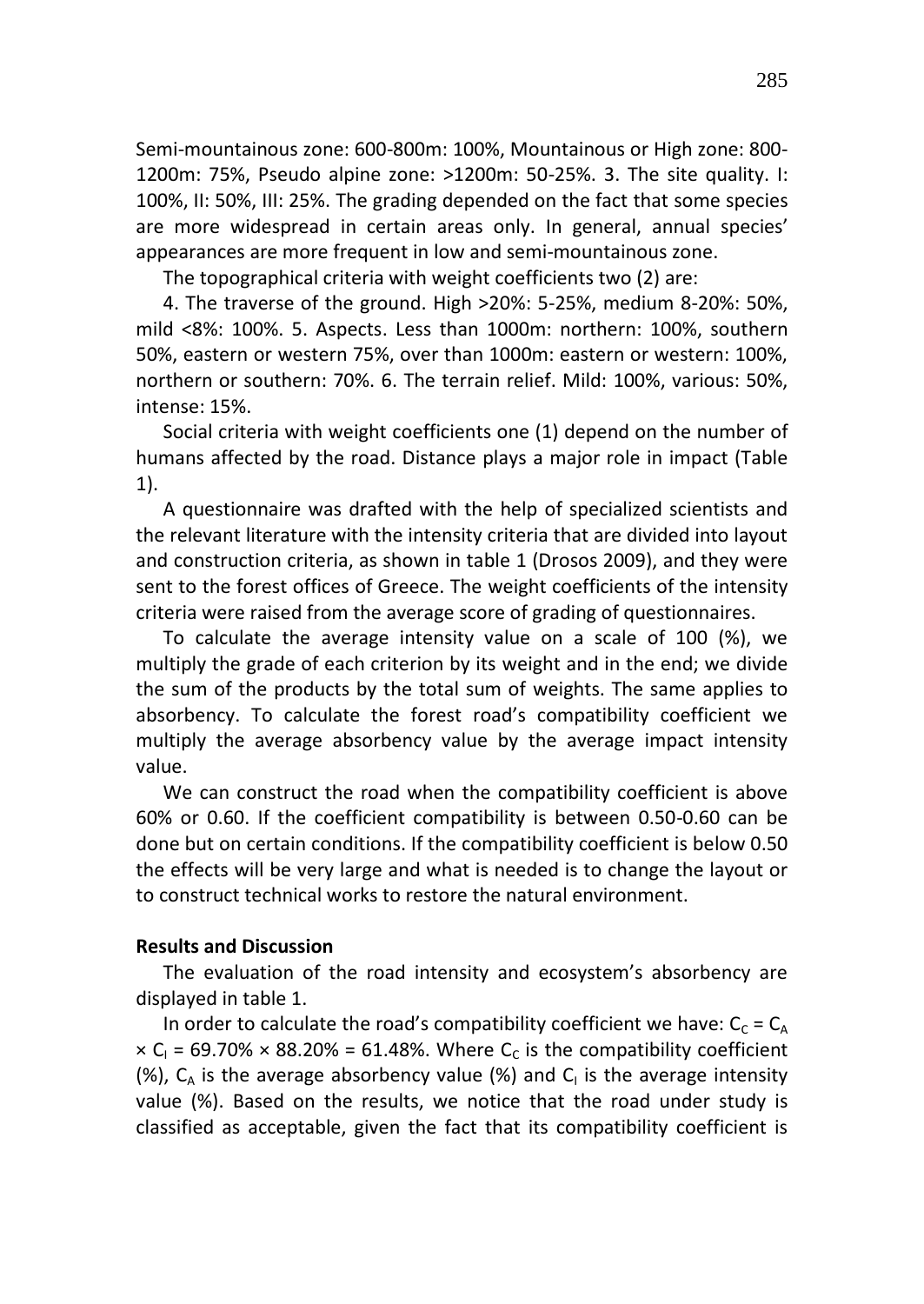61.48%. And since C<sub>1</sub>>50% and C<sub>A</sub>>50%, the construction is accepted under no special condition.

| <b>Criteria</b>                          | <b>Weights</b> | Grade % | Sum   |  |
|------------------------------------------|----------------|---------|-------|--|
| a. Criteria of absorbency (A)            |                |         |       |  |
| 1. Kind of rangeland                     | 3              | 62      | 186   |  |
| 2. Rangeland ecological zone             | 3              | 84      | 252   |  |
| 3. Site quality                          | 3              | 50      | 150   |  |
| 4. Slope                                 | $\overline{2}$ | 50      | 100   |  |
| 5. Aspect                                | $\overline{2}$ | 92.5    | 185   |  |
| 6. Relief                                | $\overline{2}$ | 75      | 150   |  |
| 7. Distance from                         |                |         |       |  |
| 7.1 Tourist resort                       | $\mathbf{1}$   | 100     | 100   |  |
| 7.2. National and country road network   | $\mathbf{1}$   | 100     | 100   |  |
| 7.3. Railway                             | $\mathbf{1}$   | 100     | 100   |  |
| 7.4. Archaeological site                 | $\mathbf{1}$   | 100     | 100   |  |
| 7.5. Adjacent big city                   | $\mathbf{1}$   | 100     | 100   |  |
| 7.6. Adjacent village                    | $\mathbf{1}$   | 100     | 100   |  |
| 7.7. European path                       | $\mathbf{1}$   | 80      | 80    |  |
| 7.8. Natural or artificial lake or river | $\mathbf{1}$   | 100     | 100   |  |
| b. Criteria of intensity (I)             |                |         |       |  |
| Layout                                   |                |         |       |  |
| 1. Curve radii                           | 2.10           | 100     | 210   |  |
| 2. Gradient                              | 2.01           | 80      | 160.8 |  |
| 3. Gross section                         | 2.25           | 90      | 202.5 |  |
| 4. Road width                            | 2.04           | 70      | 142.8 |  |
| 5. Road gradient                         | 2.52           | 100     | 252   |  |
| 6. Distance of hairpin turn              | 2.13           | 100     | 213   |  |
| 7. Distance from stream                  | 1.83           | 100     | 183   |  |
| 8. Distance from forest boundary         | 1.65           | 90      | 148.5 |  |
| 9. Distance from dangerous sites         | 2.40           | 100     | 240   |  |
| 10. View of morphological formations     | 1.83           | 100     | 183   |  |
| 11. View of vegetation forms             | 1.80           | 80      | 144   |  |
| 12. View of space projection             | 1.70           | 70      | 119   |  |

# **Table 1.** Evaluation of road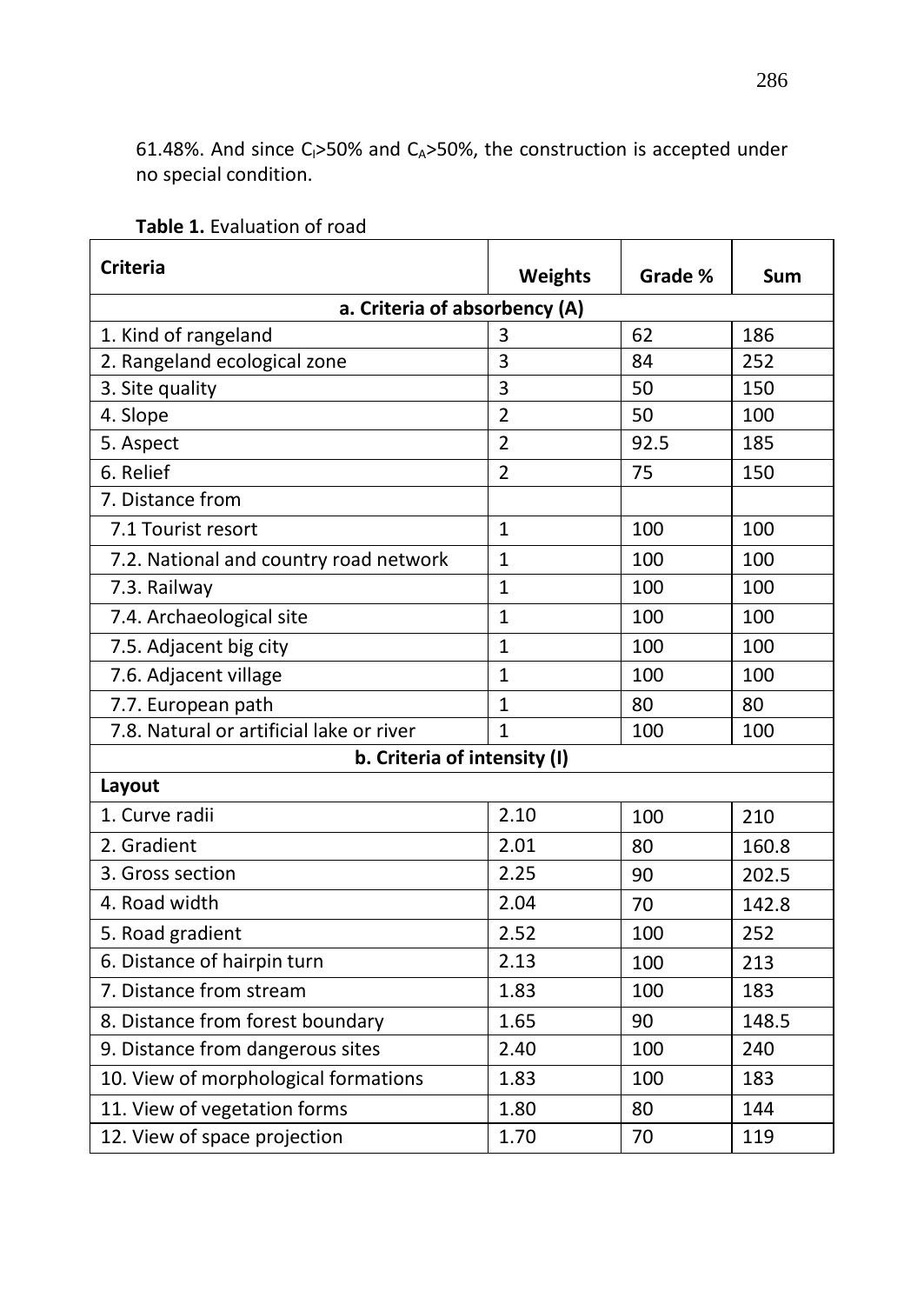| 13. View of compatible constructions         | 1.60 | 100 | 160   |  |
|----------------------------------------------|------|-----|-------|--|
| 14. View of water flows                      | 1.65 | 20  | 33    |  |
| 15. Visual absorption capability             | 1.77 | 55  | 97.35 |  |
| <b>Construction</b> (only for existing road) |      |     |       |  |
| 16. Machinery of earth works                 | 2.16 | 100 | 216   |  |
| 17. Material                                 | 2.08 | 100 | 208   |  |
| 18. Seeding and mulching of side slope       | 1.38 | 100 | 138   |  |
| 19. Road drainage system                     | 2.31 | 100 | 231   |  |

#### **Conclusions**

This is the first attempt in order to adapt the intensity and absorbency criteria governing forest roads in rangeland roads. The criteria in table 1 are based on countable values and constitute indexes of environmental consequences from the road to the natural environment. The application of this method is considered to be reliable not only for the estimation of the existing roads but also for the study of their impact to the environment before the construction of new ones. A suitable database is required for the application of the method. Thus, the data processing is achieved quickly and the creation of digitized maps and diagrams for various suggested road nets are obvious. In conclusion, the developmental physiognomy of an area, such as Province of Metsovo, ought to be based on the viable development that is subject of the application of an integrated developmental plan, which depends on the conservation of the natural environment, the activation of the human and social resources, the utilization of the special social, cultural and financial characteristics. To the attachment of the above development model, major role would play the study of the intensity of impacts on the roads that have caused to the natural environment as well as the estimation of its absorbency. The study results will be directly exploited, as improvement standards for the construction of roads in grasslands, under the prism of the compatibility with the natural environment, particularly in regions with cover over than 25% with grasslands.

#### **References**

**Drosos, V. C. 2009.** Environmental improvement of forest road. In: V. Kotzamanis, A. Kungolos, E. Mperiatos, D. Oikonomou, G. Petrakos (eds). Management and Protection of the Environment. Proceedings of the 2nd Pan-Hellenic Conference of Urban Planning and Regional Development. pp. 1025-1032. (In Greek with English Abstract).

**Drosos V. C., Giannoulas V.J., A.-K.G. Doukas. 2006.** Environmental Improvement of Forest Road from C in B Category. In: Ev. Manolas (editor). Sustainable Management and